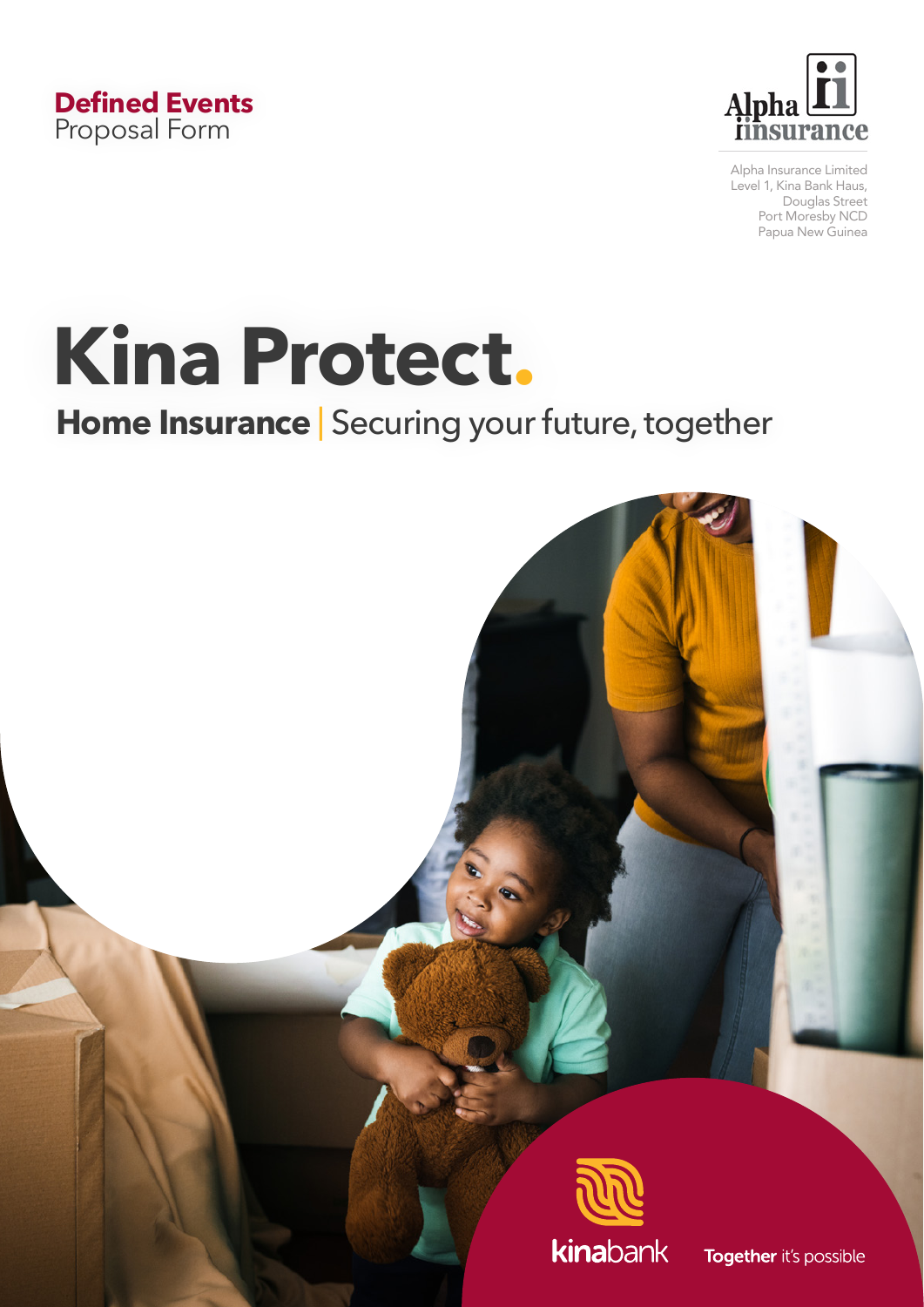## **General Information.**

#### **This policy is issued / insured by:**

Alpha Insurance Limited Level 1, Kina Bank Haus, Douglas Street Port Moresby NCD Papua New Guinea

#### **Duty of Disclosure**

Before you enter into a contract of general insurance with an Insurer, you have a Duty to Disclose to the Insurer every matter that you know, or could reasonably be expected to know, is relevant to the Insurer's decision whether to accept the risk of the insurance and, if so, upon what terms. You have the same duty to disclose those matters to the Insurer before you renew, extend, vary or reinstate a contract of general insurance.

#### However, your duty of disclosure does not require you to disclose matters:

- that diminish the risk to be undertaken by the insurer;
- that are of common knowledge;
- that your insurer knows, or in the ordinary course of its business, ought to know;
- as to which compliance with your duty is waived by the Insurer.

If you fail to comply with your duty of disclosure, the Insurer may be entitled to reduce its liability under the contract in respect of a claim or may cancel the contract. If your nondisclosure is fraudulent, the insurer may also have the option of avoiding the contract from its beginning.

#### Complaints Procedure

If you have a complaint about this policy or the way in which a claim has been decided:

- You may lodge your complaint together with your contact details with an officer at our office on Level 1, Kina Bank Haus, Douglas Street, Port Moresby and addressed to "The Chief Executive Officer";
- Written complaints may be addressed to "The Chief Executive Officer, Alpha Insurance Limited, PO Box 99, Port Moresby";
- We will review your complaint and respond to you at the contact address provided by you, within 30 days;
- If you remain dissatisfied, you may refer your complaint to the relevant statutory authority.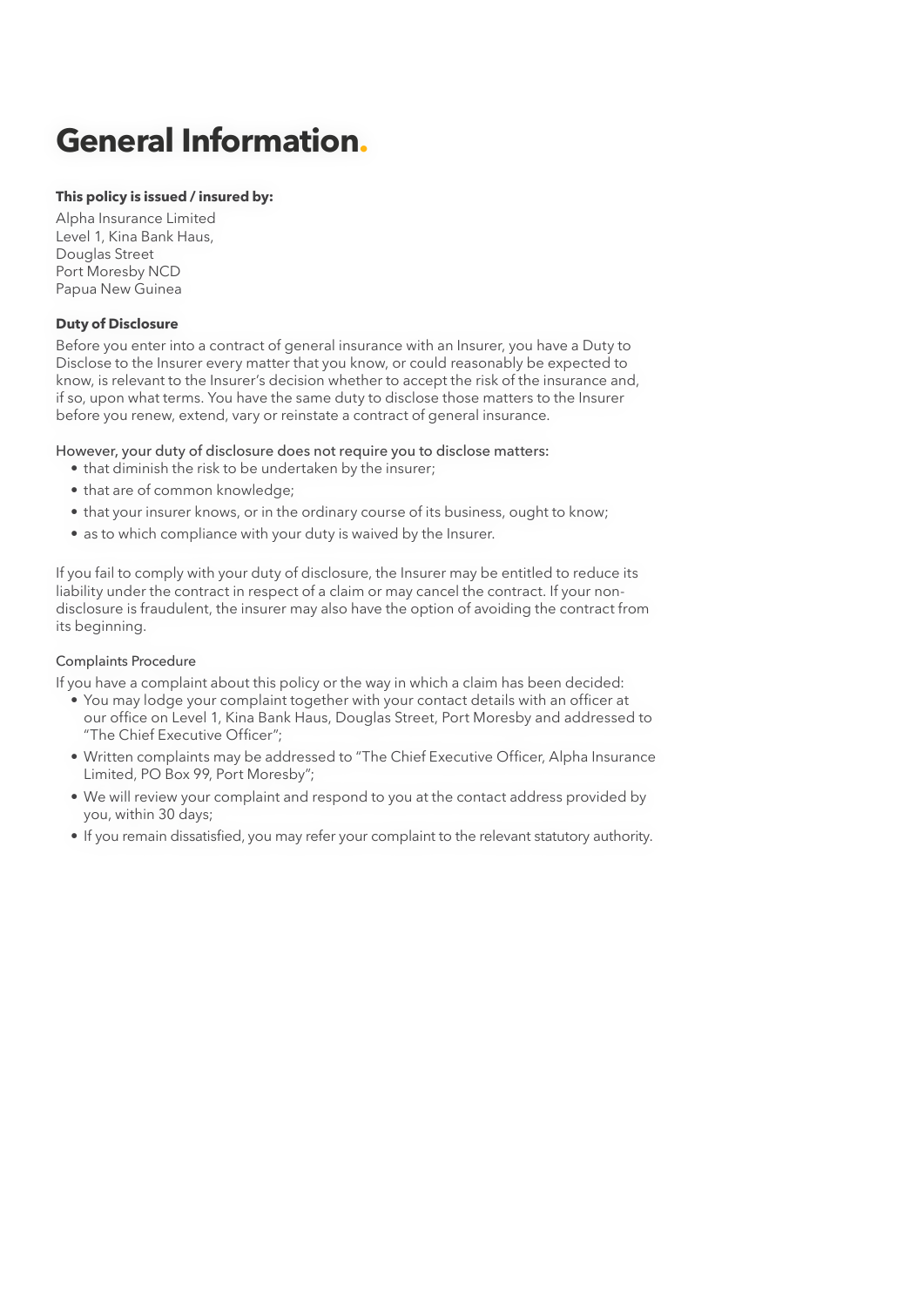

### HOME INSURANCE PROPOSAL FORM



| <b>SECTION 1 CLIENT DETAILS</b> |                                                                                                                |  |  |  |  |
|---------------------------------|----------------------------------------------------------------------------------------------------------------|--|--|--|--|
|                                 | Insured/Applicants Name(s): 2008 2012 2022 2023 2024 2022 2023 2024 2022 2023 2024 2022 2023 2024 20           |  |  |  |  |
|                                 | Residential Address: 2008 and 2008 and 2008 and 2008 and 2008 and 2008 and 2008 and 2008 and 2008 and 2008 and |  |  |  |  |
| Postal Address:                 | Email:                                                                                                         |  |  |  |  |
| Phone Numbers:                  |                                                                                                                |  |  |  |  |

*Please complete the form and return it to Alpha within seven days of receiving it. This is a legal document and you must ensure that all information supplied is true and correct in every detail, to the best of your ability. Please refer to your, Duty of Disclosure.* 

#### SECTION 2 HOME INSURANCE – DEFINED EVENTS INSURANCE

*(If more than two houses please provide a separate page with details as noted below)*

#### 2.1 RESIDENTIAL PROPERTY TO BE INSURED. (Please state condition as New, Good, Fair or Poor)

| <b>Property Location and Description:</b> | Age:                         |
|-------------------------------------------|------------------------------|
| <b>Building Condition:</b>                | Declared Value: K            |
| <b>Property Location and Description:</b> | Age: I                       |
| <b>Building Condition:</b> [              | Declared Value: K            |
|                                           | Total Declared Value: K<br>. |

*Note: Please provide copy of Recent Valuation Report for each property, if available.*

#### 2.2 TOTAL CONTENTS VALUE – K

Total contents value calculated as follows; Contents up to five years from date of purchase – please use replacement value. For contents over five years old, current day-indemnity value (less depreciation, age and wear and tear).

#### CONTENTS DECLARATION

Please list all contents valued over K2,500 in value – excluding personal valuable items, in the table below.

| <b>Item Description</b> | Year Purchased | Declared Value |
|-------------------------|----------------|----------------|
|                         |                | חי             |
|                         |                | ıκ             |
|                         |                | ١ĸ             |

#### 2.3 TOTAL PERSONAL VALUABLE ITEMS – K

#### VALUABLES DECLARATION

Please list all personal valuable items in the table below.

| <b>Item Description</b> | Year Purchased | <b>Declared Value</b> |
|-------------------------|----------------|-----------------------|
|                         |                |                       |
|                         |                |                       |
|                         |                |                       |